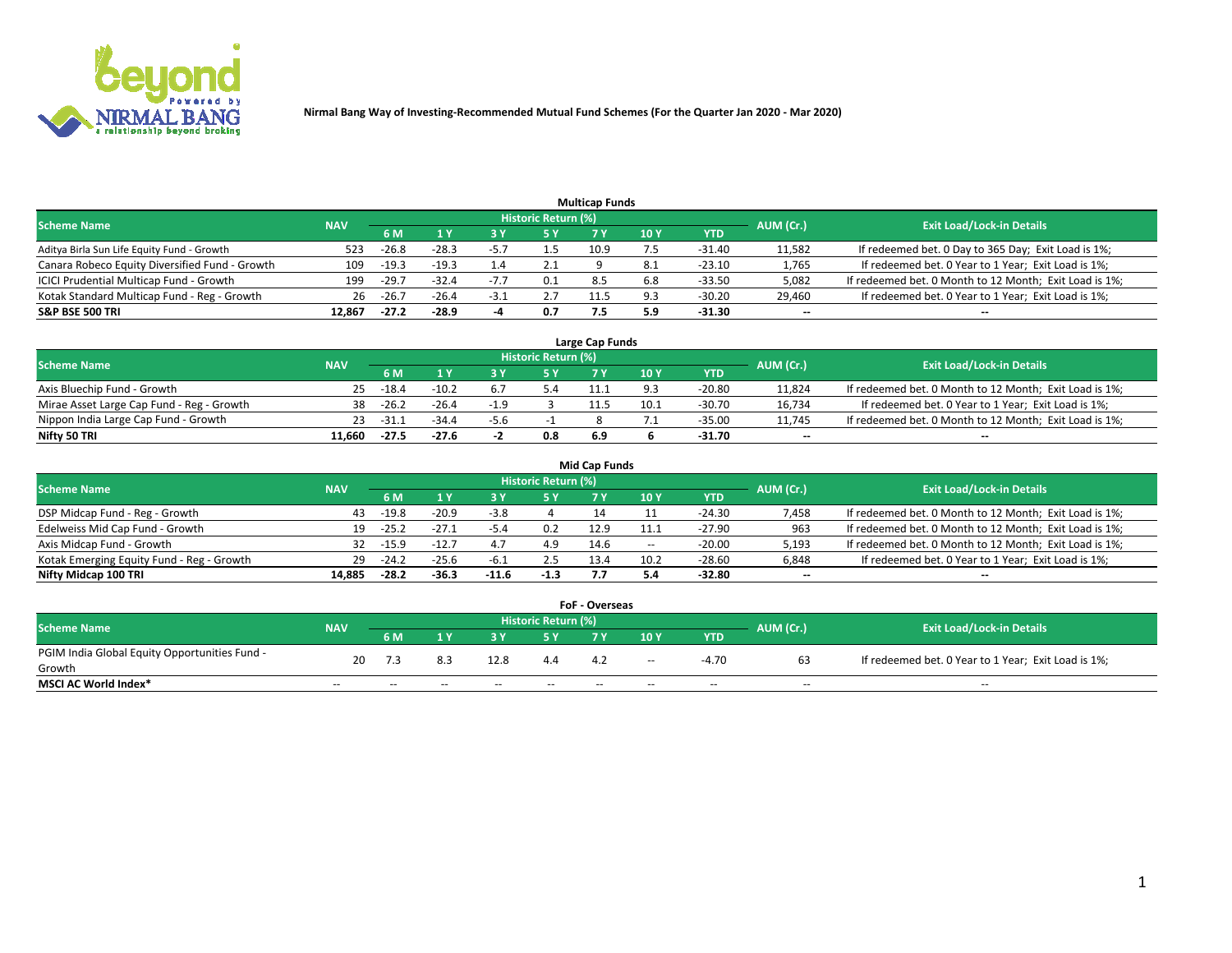

|                                                  |            |         |         |        | Historic Return (%) | Large & Midcap |      |            |                          |                                                     |
|--------------------------------------------------|------------|---------|---------|--------|---------------------|----------------|------|------------|--------------------------|-----------------------------------------------------|
| <b>Scheme Name</b>                               | <b>NAV</b> | 5 M     |         |        |                     |                | 10Y  | <b>YTD</b> | AUM (Cr.)                | <b>Exit Load/Lock-in Details</b>                    |
| Canara Robeco Emerging Equities - Growth         | 73.        | $-20.0$ | $-22.9$ | $-2.2$ |                     | 16.8           |      | -24.90     | 5,597                    | If redeemed bet. 0 Year to 1 Year; Exit Load is 1%; |
| Invesco India Growth Opportunities Fund - Growth | 26         | $-24.6$ | $-24.1$ | $-0.4$ |                     | 10.1           |      | -28.00     | 2,498                    | If redeemed bet. 0 Year to 1 Year; Exit Load is 1%; |
| Principal Emerging Bluechip Fund - Growth        | 79.        | $-22.6$ | $-23.9$ | $-4.2$ |                     | 14.3           | 10.4 | $-26.70$   | 2,117                    | If redeemed bet. 0 Year to 1 Year; Exit Load is 1%; |
| NIFTY Large Midcap 250 TRI                       | 136.د      | $-26.3$ | $-29.6$ | -4.9   | 1.3                 | 9.1            |      | -30.80     | $\overline{\phantom{a}}$ | $- -$                                               |

| <b>Focused Funds</b>             |            |         |         |  |                     |      |       |          |           |                                                        |  |  |  |
|----------------------------------|------------|---------|---------|--|---------------------|------|-------|----------|-----------|--------------------------------------------------------|--|--|--|
| <b>Scheme Name</b>               | <b>NAV</b> |         |         |  | Historic Return (%) |      |       |          | AUM (Cr.) | <b>Exit Load/Lock-in Details</b>                       |  |  |  |
|                                  |            | 6 M     |         |  |                     |      | 10 Y  | YTD      |           |                                                        |  |  |  |
| Axis Focused 25 Fund - Growth    |            | $-21.7$ | $-15.2$ |  |                     | 10.7 | $- -$ | $-25.30$ | 9,764     | If redeemed bet. 0 Month to 12 Month; Exit Load is 1%; |  |  |  |
| SBI Focused Equity Fund - Growth |            | $-19.7$ | $-16.9$ |  |                     |      | 12.9  | $-24.00$ | 8.264     | If redeemed bet. 0 Year to 1 Year; Exit Load is 1%;    |  |  |  |
| <b>S&amp;P BSE 500 TRI</b>       | 12.867     | $-27.2$ | $-28.9$ |  | 0.7                 |      | . و.  | $-31.30$ | $\sim$    | $- -$                                                  |  |  |  |

|                                                |            |         |         |                     |        | <b>Small Cap Funds</b> |       |            |           |                                                     |
|------------------------------------------------|------------|---------|---------|---------------------|--------|------------------------|-------|------------|-----------|-----------------------------------------------------|
| <b>Scheme Name</b>                             | <b>NAV</b> |         |         | Historic Return (%) |        |                        |       |            | AUM (Cr.) | <b>Exit Load/Lock-in Details</b>                    |
|                                                |            | 6 M     |         |                     | 5 Y    |                        | 10Y   | <b>YTD</b> |           |                                                     |
| Franklin India Smaller Companies Fund - Growth | 33.        | $-34.0$ | $-40.3$ | $-13.8$             | $-3.1$ |                        | 9.5   | -34.30     | 6.628     | If redeemed bet. 0 Year to 1 Year; Exit Load is 1%; |
| HDFC Small Cap Fund - Growth                   | 25         | $-35.1$ | -43     | -8.6                | $-0.1$ | 8.1                    | 6.4   | $-34.10$   | 9,154     | If redeemed bet. 0 Year to 1 Year; Exit Load is 1%; |
| L&T Emerging Businesses Fund - Reg - Growth    | 15         | $-34.8$ | $-41$   | $-10.8$             | 0.4    | $- -$                  | $- -$ | -35.50     | 5,606     | If redeemed bet. 0 Year to 1 Year; Exit Load is 1%; |
| SBI Small Cap Fund - Growth                    | 40         | $-23.6$ | $-23.3$ | $-0.8$              | 6.7    | 18.6                   | 14.2  | $-25.60$   | 3,476     | If redeemed bet. 0 Year to 1 Year; Exit Load is 1%; |
| Nifty Smallcap 100 TRI                         | 4.306      | $-37.2$ | $-46.7$ | $-19.6$             | -8     |                        | 0.9   | -39.90     | $\sim$    | $- -$                                               |

## **ELSS Schemes (Tax Saving u/s 80-C)**

| <b>Scheme Name</b>                           | <b>NAV</b> |         |         | <b>Historic Return (%)</b> |           |      |                   |          | AUM (Cr.) | <b>Exit Load/Lock-in Details</b> |
|----------------------------------------------|------------|---------|---------|----------------------------|-----------|------|-------------------|----------|-----------|----------------------------------|
|                                              |            | 6 M     | 1 Y     | 3 Y                        | <b>5Y</b> | 7 Y  | 10Y               | YTD      |           |                                  |
| Aditya Birla Sun Life Tax Relief 96 - Growth | 24         | $-20.9$ | $-24.3$ | $-2.3$                     | 2.1       | 11.8 | 8.2               | $-25.50$ | 10,073    | Nil                              |
| Axis Long Term Equity Fund - Growth          | 38         | $-19.4$ | $-13.6$ |                            |           |      | $13.\overline{3}$ | $-23.30$ | 21,659    | Nil                              |
| Canara Robeco Equity Tax Saver Fund - Growth | 53         | $-19.7$ | $-19.8$ |                            |           | 9.5  | 8.5               | $-23.10$ | 1,036     | Nil                              |
| Invesco India Tax Plan - Growth              | 39         | $-22.8$ | $-23.6$ | $-1.2$                     | 1.8       | 11.  | 9.6               | $-26.60$ | 1,028     | Nil                              |
| Mirae Asset Tax Saver Fund - Reg - Growth    | 13         | $-25.2$ | $-24.7$ | $-0.4$                     | $- -$     | --   |                   | $-30.40$ | 3,282     | Nil                              |
| S&P BSE 200 TRI                              | 4.189      | -26.9   | $-27.9$ | $-3.1$                     |           |      | 6.2               | $-31.10$ | $\sim$    | $\overline{\phantom{a}}$         |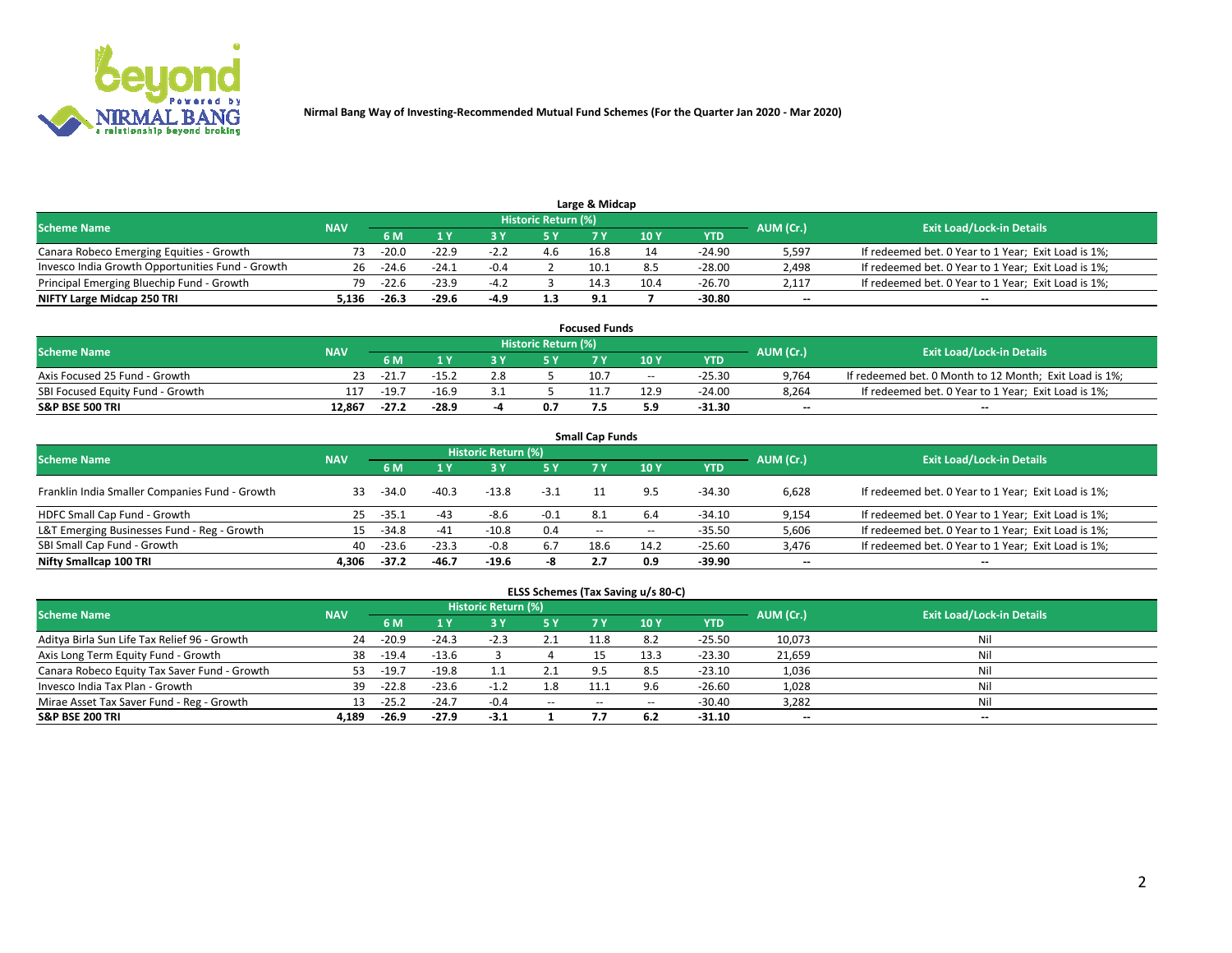

|                                           |            |         |         |                     |        | <b>Contra/Value Fund</b> |     |          |           |                                                     |
|-------------------------------------------|------------|---------|---------|---------------------|--------|--------------------------|-----|----------|-----------|-----------------------------------------------------|
| <b>Scheme Name</b>                        | <b>NAV</b> |         |         | Historic Return (%) |        |                          |     |          | AUM (Cr.) | <b>Exit Load/Lock-in Details</b>                    |
|                                           |            | 6 M     |         |                     | 5 Y    | 7 V                      | 10Y | YTD      |           |                                                     |
| Kotak India EQ Contra Fund - Reg - Growth | 38         | $-27.8$ | $-27.6$ |                     |        |                          |     | -30.80   | 866       | If redeemed bet. 0 Year to 1 Year; Exit Load is 1%; |
| Invesco India Contra Fund - Growth        | 35.        | $-24.4$ | $-27.4$ | $-1$                | 2.5    |                          | 8.9 | -28.00   | 4,669     | If redeemed bet. 0 Year to 1 Year; Exit Load is 1%; |
| UTI Value Opportunities Fund - Growth     | 45         | $-24.4$ | $-26.4$ | $-4.1$              | $-1.6$ |                          | 6.b | $-29.60$ | 4,403     | If redeemed bet. 0 Year to 1 Year; Exit Load is 1%; |
| Nippon India Value Fund - Growth          |            | $-29.1$ | $-30.8$ | $-5.7$              | $-0.4$ | 8.2                      |     | $-31.70$ | 2,948     | If redeemed bet. 0 Year to 1 Year; Exit Load is 1%; |
| <b>S&amp;P BSE 500 TRI</b>                | 12.867     | $-27.2$ | $-28.9$ |                     | 0.7    |                          | 5.9 | -31.30   | $\sim$    | $- -$                                               |

|                                                                           |            |           |         |                     |       | Sector/Thematic |                          |            |                          |                                                        |
|---------------------------------------------------------------------------|------------|-----------|---------|---------------------|-------|-----------------|--------------------------|------------|--------------------------|--------------------------------------------------------|
| <b>Scheme Name</b>                                                        | <b>NAV</b> |           |         | Historic Return (%) |       |                 |                          |            | AUM (Cr.)                | <b>Exit Load/Lock-in Details</b>                       |
|                                                                           |            | 6 M       | 1 Y     | 73 Y                | 15 Y  | 7 Y             | 10Y                      | <b>YTD</b> |                          |                                                        |
| Canara Robeco Consumer Trends Fund - Reg -<br>Growth                      | 33         | $-20.1$   | $-17.7$ | 1.5                 | 5.1   | 11.8            |                          | $-23.10$   | 392                      | If redeemed bet. 0 Year to 1 Year; Exit Load is 1%;    |
| Mirae Asset Great Consumer Fund - Growth                                  | 27         | $-24.3$   | $-22.5$ | 1.8                 | 3.9   | 11.8            | $\overline{\phantom{a}}$ | $-27.60$   | 986                      | If redeemed bet. 0 Year to 1 Year; Exit Load is 1%;    |
| ICICI Prudential Technology Fund - Growth                                 | 45         | $-23.9$   | $-23.8$ | 3.9                 | 2.2   | 11.3            | 11.9                     | $-21.90$   | 388                      | If redeemed bet. 0 Day to 15 Day; Exit Load is 1%;     |
| Nippon India Pharma Fund - Growth                                         | 140        | $-0.5$    | $-7.9$  |                     | 0.5   | 11.4            | 11.3                     | $-8.20$    | 2,421                    | If redeemed bet. 0 Year to 1 Year; Exit Load is 1%;    |
| BNP Paribas India Consumption Fund - Reg - Growth                         |            | 10 - 14.8 | $-7.7$  | $\sim$              | $- -$ | $- -$           | $- -$                    | $-19.00$   | 534                      | If redeemed bet. 0 Month to 12 Month; Exit Load is 1%; |
| ICICI Prudential Banking and Financial Services Fund -<br>Retail - Growth | 40         | $-37.3$   | $-39.1$ | $-8.3$              | 1.6   | 9.8             | 9.9                      | $-42.90$   | 3,372                    | If redeemed bet. 0 Day to 15 Day; Exit Load is 1%;     |
| <b>S&amp;P BSE 500 TRI</b>                                                | 12.867     | $-27.2$   | $-28.9$ |                     | 0.7   | 7.5             | 5.9                      | -31.30     | $\overline{\phantom{a}}$ | $\overline{\phantom{a}}$                               |

| <b>Dynamic Asset Allocation Funds</b>                      |            |         |         |                            |     |               |                          |            |                          |                                                          |  |  |  |
|------------------------------------------------------------|------------|---------|---------|----------------------------|-----|---------------|--------------------------|------------|--------------------------|----------------------------------------------------------|--|--|--|
| <b>Scheme Name</b>                                         | <b>NAV</b> |         |         | <b>Historic Return (%)</b> |     |               |                          |            | AUM (Cr.)                | <b>Exit Load/Lock-in Details</b>                         |  |  |  |
|                                                            |            | 6 M     | 1 Y     | 73 Y                       | 5 Y | <b>7 Y</b>    | 10 <sub>Y</sub>          | <b>YTD</b> |                          |                                                          |  |  |  |
| ICICI Prudential Balanced Advantage Fund - Reg -<br>Growth | 30         | $-18.2$ | $-15.5$ | $-0.5$                     | 3.3 | 8.7           | 8.9                      | $-21.70$   | 28,092                   | If redeemed bet. 0 Year to 1 Year; Exit Load is 1%;      |  |  |  |
| Invesco India Dynamic Equity Fund - Growth                 | 24         | $-16.9$ | $-15.2$ | $-0.1$                     |     | 8.8           | 7.5                      | $-18.90$   | 838                      | If redeemed bet. 0 Month to 3 Month; Exit Load is 0.25%; |  |  |  |
| Nippon India Balanced Advantage Fund - Growth              | 77         | $-15.2$ | $-14.8$ | 0.1                        | 2.7 | 9.1           | 8.3                      | $-17.80$   | 2,956                    | If redeemed bet. 0 Month to 12 Month; Exit Load is 1%;   |  |  |  |
| HDFC Balanced Advantage Fund - Growth                      | 145        | $-25.0$ | $-27.8$ | -3                         | 1.9 | 7.4           | 6.9                      | $-28.10$   | 40,920                   | If redeemed bet. 0 Year to 1 Year; Exit Load is 1%;      |  |  |  |
| SBI Dynamic Asset Allocation Fund - Reg - Growth           | 11         | $-14.7$ | $-14.7$ | 0.0                        | 2.7 | $\sim$ $\sim$ | $\overline{\phantom{m}}$ | $-18.00$   | 614                      | If redeemed bet. 0 Month to 12 Month; Exit Load is 1%;   |  |  |  |
| NIFTY 50 Hybrid Composite Debt 65:35 Index                 | 8.421      | $-16.5$ | $-14.8$ | 1.8                        | 3.8 | 7.8           | 7.1                      | $-20.30$   | $\overline{\phantom{a}}$ | --                                                       |  |  |  |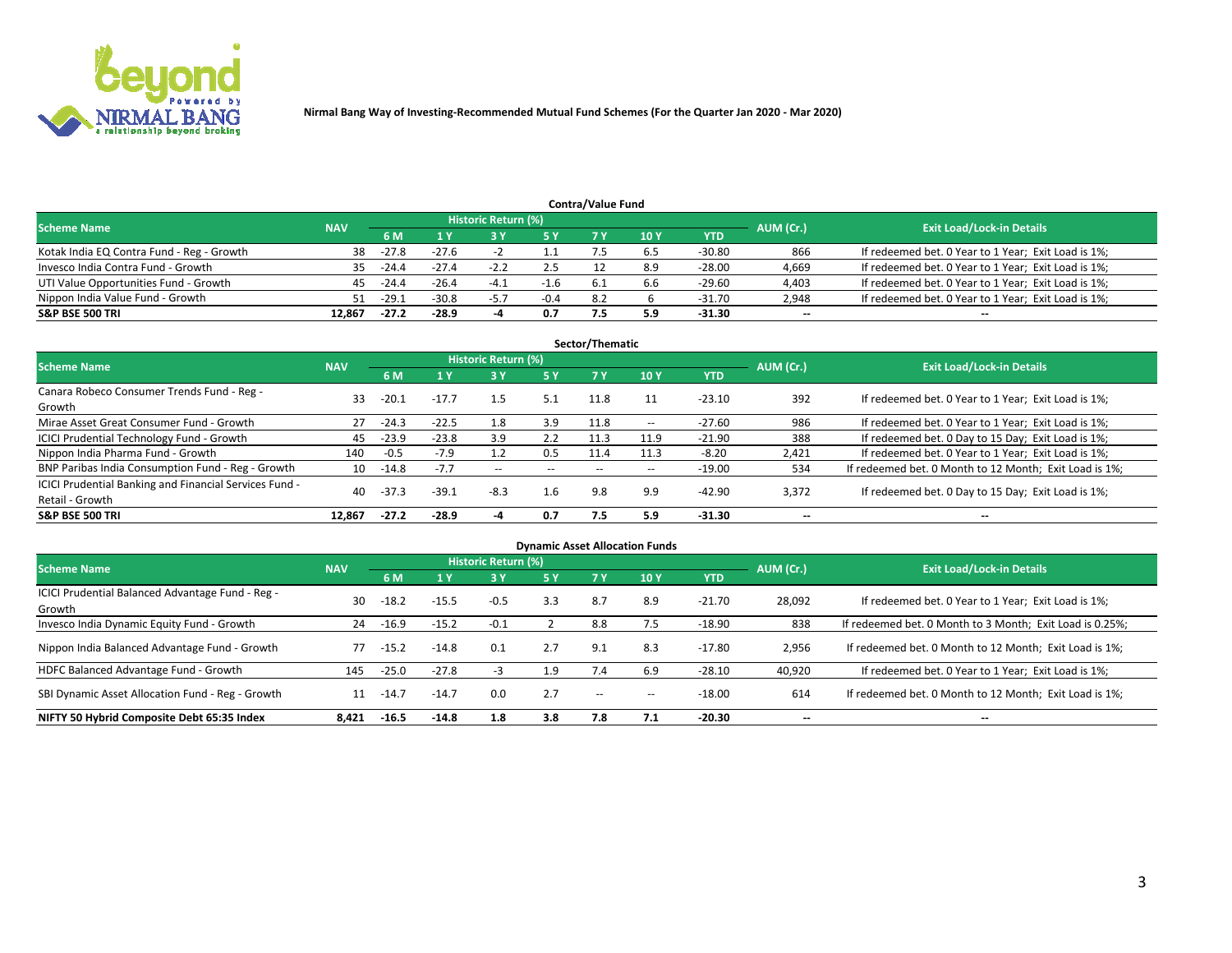

|                                                                                                          |       |         |         |        |       | <b>Hybrid Aggressive</b> |              |            |        |                                                        |  |  |  |  |
|----------------------------------------------------------------------------------------------------------|-------|---------|---------|--------|-------|--------------------------|--------------|------------|--------|--------------------------------------------------------|--|--|--|--|
| Historic Return (%)<br><b>Exit Load/Lock-in Details</b><br>AUM (Cr.)<br><b>Scheme Name</b><br><b>NAV</b> |       |         |         |        |       |                          |              |            |        |                                                        |  |  |  |  |
|                                                                                                          |       | 6 M     | 1 Y     |        | 5 Y   |                          | 10 Y         | <b>YTD</b> |        |                                                        |  |  |  |  |
| ICICI Prudential Equity & Debt Fund - Growth                                                             | 103   | $-21.4$ | $-23.1$ | $-3.3$ | 2.4   | 9.6                      | 9.5          | $-26.30$   | 20,611 | If redeemed bet. 0 Year to 1 Year; Exit Load is 1%;    |  |  |  |  |
| Mirae Asset Hybrid - Equity Fund - Reg - Growth                                                          | 12    | $-18.6$ | $-18.5$ | 0.0    | $- -$ | $- -$                    |              | $-23.30$   | 3,424  | If redeemed bet. 0 Year to 1 Year; Exit Load is 1%;    |  |  |  |  |
| SBI Equity Hybrid Fund - Growth                                                                          | 116   | -17.1   | $-13.6$ | 2.1    | 4.1   | 11.4                     | $^{\circ}$ 1 | $-20.40$   | 32,470 | If redeemed bet. 0 Month to 12 Month; Exit Load is 1%; |  |  |  |  |
| Canara Robeco Equity Hybrid Fund - Growth                                                                | 140   | $-12.9$ | -11.9   | 2.3    |       | 10.9                     | 9.8          | -16.90     | 3,071  | If redeemed bet. 0 Year to 1 Year; Exit Load is 1%;    |  |  |  |  |
| NIFTY 50 Hybrid Composite Debt 65:35 Index                                                               | 8.421 | $-16.5$ | $-14.8$ | 1.8    | 3.8   | 7.8                      |              | -20.30     | $\sim$ | $\overline{\phantom{a}}$                               |  |  |  |  |

|                                            |            |        |     |                     |     | <b>Arbitrage Fund</b> |      |           |                                                          |
|--------------------------------------------|------------|--------|-----|---------------------|-----|-----------------------|------|-----------|----------------------------------------------------------|
| <b>Scheme Name</b>                         | <b>NAV</b> |        |     | Historic Return (%) |     |                       |      | AUM (Cr.) | <b>Exit Load/Lock-in Details</b>                         |
|                                            |            | 1 M    | ያ M |                     |     |                       | YTD  |           |                                                          |
| IDFC Arbitrage Fund - Reg - Growth         | 25.        | $-0.8$ |     |                     | 5.8 |                       | 5.10 | 12,007    | If redeemed bet. 0 Month to 1 Month; Exit Load is 0.25%; |
| Kotak Equity Arbitrage Fund - Reg - Growth | 28         |        |     |                     | 6.2 |                       | 6.20 | 17,662    | If redeemed bet. 0 Day to 30 Day; Exit Load is 0.25%;    |
| Nippon India Arbitrage Fund - Growth       | 20.        |        |     |                     | 0.1 |                       | 5.90 | 10,423    | If redeemed bet. 0 Month to 1 Month; Exit Load is 0.25%; |

|                                          |            |           |                                  |                          |                          | <b>Equity Saver</b> |               |            |                          |                                                        |
|------------------------------------------|------------|-----------|----------------------------------|--------------------------|--------------------------|---------------------|---------------|------------|--------------------------|--------------------------------------------------------|
| Scheme Name                              | <b>NAV</b> | AUM (Cr.) | <b>Exit Load/Lock-in Details</b> |                          |                          |                     |               |            |                          |                                                        |
|                                          |            | 6 M       |                                  |                          | 5 Y                      |                     | $\sqrt{10}$ Y | <b>YTD</b> |                          |                                                        |
| Axis Equity Saver Fund - Reg - Growth    |            | $-10.3$   |                                  |                          | $\sim$                   | $- -$               | $\sim$        | -12.00     | 793                      | If redeemed bet. 0 Month to 12 Month; Exit Load is 1%; |
| Kotak Equity Savings Fund - Reg - Growth |            | -9.7      | $-1.4$                           |                          | 4.4                      | $\sim$ $\sim$       | $- -$         | $-12.00$   | 1.712                    | If redeemed bet. 0 Year to 1 Year; Exit Load is 1%;    |
| CRISIL Hybrid 50+50 - Moderate Index*    |            | $- -$     | $-$                              | $\overline{\phantom{a}}$ | $\overline{\phantom{a}}$ | $\sim$              | --            | $\sim$     | $\overline{\phantom{a}}$ | $- -$                                                  |

| <b>Liquid Funds</b>              |            |      |     |                            |     |      |            |                 |           |                                  |  |  |  |  |
|----------------------------------|------------|------|-----|----------------------------|-----|------|------------|-----------------|-----------|----------------------------------|--|--|--|--|
| Scheme Name                      | <b>NAV</b> |      |     | <b>Historic Return (%)</b> |     |      | <b>YTM</b> | Avg             | AUM (Cr.) | <b>Exit Load/Lock-in Details</b> |  |  |  |  |
|                                  |            | 1 W  | 2 W | 1 M                        | 3M  | 71 Y |            | <b>Maturity</b> |           |                                  |  |  |  |  |
| Axis Liquid Fund - Growth        | 2,193      | 20.4 | 7.9 |                            | 5.7 |      | 44.ز       | 0.10            | 30,919    | *Ref Footnote                    |  |  |  |  |
| IDFC Cash Fund - Reg - Growth    | 2.390      | 21.5 |     |                            | 5.3 |      | 5.34       | 0.08            | 9,121     | *Ref Footnote                    |  |  |  |  |
| Kotak Liquid Fund - Reg - Growth | 3,999      | 22.7 |     |                            | 5.3 |      |            | 0.09            | 25,945    | *Ref Footnote                    |  |  |  |  |
| <b>CRISIL Liquid Fund Index</b>  | $\sim$     | 15.1 |     |                            | 5.6 | 6.4  | $- -$      | $\sim$          | $\sim$    | $\sim$                           |  |  |  |  |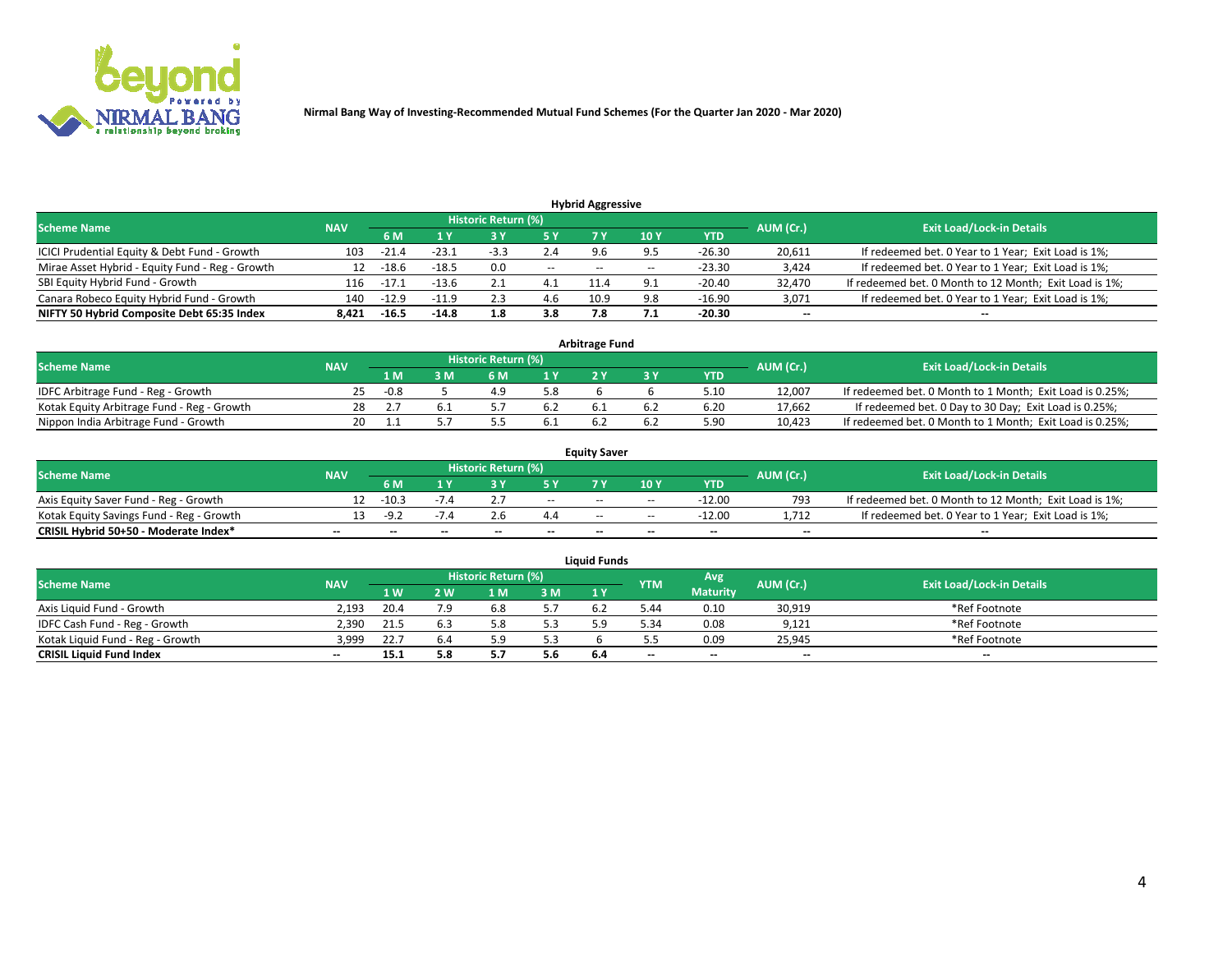

|                                               |            |     |      |                     |     | <b>Ultra Short Fund</b> |            |                 |           |                                  |
|-----------------------------------------------|------------|-----|------|---------------------|-----|-------------------------|------------|-----------------|-----------|----------------------------------|
| <b>Scheme Name</b>                            | <b>NAV</b> |     |      | Historic Return (%) |     |                         | <b>YTM</b> | Avg             | AUM (Cr.) | <b>Exit Load/Lock-in Details</b> |
|                                               |            | 1 M | 3 M  | 6 M                 | 1 Y | 3 Y                     |            | <b>Maturity</b> |           |                                  |
| IDFC Ultra Short Term Fund - Reg - Growth     |            | b.7 |      | 6.S                 | 7.3 | $- -$                   | 5.88       | 0.43            | 5,798     | Nil                              |
| Sundaram Ultra Short Term Fund - Reg - Growth |            |     |      |                     | $-$ | --                      | 5.69       | 0.37            | 335       | Nil                              |
| L&T Ultra Short Term Fund - Growth            |            |     |      | h                   |     |                         | 5.82       | 0.41            | 2,786     | Nil                              |
| <b>NIFTY Ultra Short Duration Debt Index</b>  | 4.058      | 5.9 | -6.1 | 6.4                 | 7.3 |                         | $\sim$     | $\sim$          | $\sim$    | $- -$                            |

| <b>Money Market Fund</b>                                   |            |     |     |                     |           |                          |                          |                 |           |                                  |  |  |  |
|------------------------------------------------------------|------------|-----|-----|---------------------|-----------|--------------------------|--------------------------|-----------------|-----------|----------------------------------|--|--|--|
| <b>Scheme Name</b>                                         | <b>NAV</b> |     |     | Historic Return (%) |           |                          | <b>YTM</b>               | 'Avg            | AUM (Cr.) | <b>Exit Load/Lock-in Details</b> |  |  |  |
|                                                            |            | 1 M | 3 M | 6 M                 | <b>1Y</b> | 3Y                       |                          | <b>Maturity</b> |           |                                  |  |  |  |
| Aditya Birla Sun Life Money Manager Fund - Reg -<br>Growth | 269        | 6.7 | 6.b | 6.5                 | 7.5       |                          | 6.09                     | 0.64            | 13,471    | Nil                              |  |  |  |
| Franklin India Savings Fund - Growth                       |            |     |     | 6.6                 | 7.7       |                          | 5.77                     | 0.40            | 4,568     | Nil                              |  |  |  |
| Nippon India Money Market Fund - Growth                    | 3,031      | 5.9 | 5.9 | 6.3                 | 7.4       |                          | 5.8                      | 0.35            | 5,827     | Nil                              |  |  |  |
| <b>CRISIL Liquid Fund Index</b>                            | $- -$      |     | 5.6 |                     | 6.4       | $\overline{\phantom{a}}$ | $\overline{\phantom{a}}$ | $\sim$          | $\sim$    | $\sim$                           |  |  |  |

| <b>Short Term Fund</b>                          |            |     |     |                     |     |           |            |                 |           |                                  |  |  |  |  |
|-------------------------------------------------|------------|-----|-----|---------------------|-----|-----------|------------|-----------------|-----------|----------------------------------|--|--|--|--|
| <b>Scheme Name</b>                              | <b>NAV</b> |     |     | Historic Return (%) |     |           | <b>YTM</b> | Avg             | AUM (Cr.) | <b>Exit Load/Lock-in Details</b> |  |  |  |  |
|                                                 |            | 1 M | 3 M | 6 M                 | 1Y  | <b>3Y</b> |            | <b>Maturity</b> |           |                                  |  |  |  |  |
| Axis Short Term Fund - Growth                   |            | 3.8 | 8.2 | 8.7                 | 9.2 |           | 6.63       | 3.20            | 5,398     | Nil                              |  |  |  |  |
| HDFC Short Term Debt Fund - Growth              | 23         |     | 8.4 | 9.2                 | 9.4 |           | 6.85       | 2.94            | 12,216    | Nil                              |  |  |  |  |
| IDFC Bond Fund - Short Term Plan - Reg - Growth | 42         | 3.9 |     | 8.3                 | 8.8 |           | 6.42       | 2.07            | 12,341    | Nil                              |  |  |  |  |
| Kotak Bond Short Term Fund - Reg - Growth       | 38         | 0.7 | 7.8 | 8.1                 | 8.8 |           | 6.84       | 3.07            | 11,560    | Nil                              |  |  |  |  |
| L&T Short Term Bond Fund - Reg - Growth         |            |     | 8.9 | 8.6                 | 8.9 |           | 6.29       | 2.18            | 5,190     | Nil                              |  |  |  |  |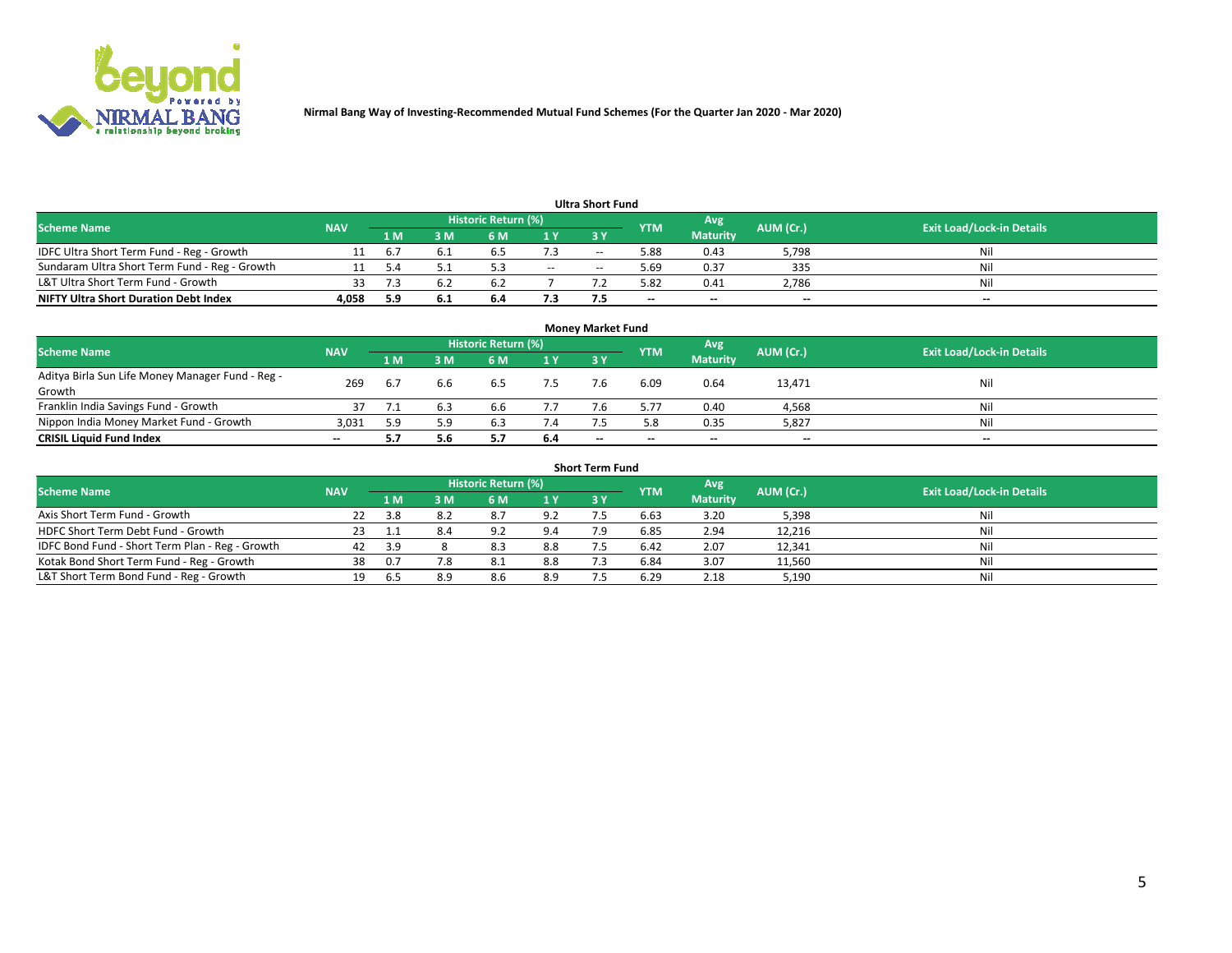

| <b>Low Duration Fund</b>                  |            |     |     |                            |     |  |            |                 |           |                                  |  |  |  |
|-------------------------------------------|------------|-----|-----|----------------------------|-----|--|------------|-----------------|-----------|----------------------------------|--|--|--|
| <b>Scheme Name</b>                        | <b>NAV</b> |     |     | <b>Historic Return (%)</b> |     |  | <b>YTM</b> | Avg             | AUM (Cr.) | <b>Exit Load/Lock-in Details</b> |  |  |  |
|                                           |            | 1 M | ያ M | 5 M                        | 1 V |  |            | <b>Maturity</b> |           |                                  |  |  |  |
| Axis Treasury Advantage Fund - Growth     | 2.254      |     |     |                            |     |  |            | 0.97            | 5,894     | Nil                              |  |  |  |
| Canara Robeco Savings Fund - Reg - Growth |            |     |     |                            |     |  | 5.88       | 0.88            | 1,127     | Nil                              |  |  |  |
| IDFC Low Duration Fund - Reg - Growth     |            | 5 Q | 6.8 |                            |     |  | 5.93       | 1.02            | 6,222     | Nil                              |  |  |  |

| <b>Banking &amp; PSU Bond Funds</b>            |            |     |    |                            |      |     |            |                 |           |                                  |  |  |  |
|------------------------------------------------|------------|-----|----|----------------------------|------|-----|------------|-----------------|-----------|----------------------------------|--|--|--|
| <b>Scheme Name</b>                             | <b>NAV</b> |     |    | <b>Historic Return (%)</b> |      |     | <b>YTM</b> | Avg             | AUM (Cr.) | <b>Exit Load/Lock-in Details</b> |  |  |  |
|                                                |            | 1 M | sм | 6 M                        |      | 3Y  |            | <b>Maturity</b> |           |                                  |  |  |  |
| HDFC Banking and PSU Debt Fund - Reg - Growth  |            | 0.1 |    | $\Omega$                   | 9.5  | / h | 7.00       | 3.10            | 5,323     | Ni                               |  |  |  |
| Kotak Banking and PSU Debt Fund - Reg - Growth |            |     |    | റാ                         | 10.2 | 8.1 |            | 3.58            | 5,225     | Ni                               |  |  |  |
| IDFC Banking & PSU Debt Fund - Reg - Growth    | 18         | 4.6 |    |                            | 10.1 |     | 6.56       | 3.02            | 14.069    | Ni                               |  |  |  |

| <b>Corporate Bond Funds</b>                                                                                                   |       |     |          |      |      |     |      |                 |        |                                                         |  |  |  |  |
|-------------------------------------------------------------------------------------------------------------------------------|-------|-----|----------|------|------|-----|------|-----------------|--------|---------------------------------------------------------|--|--|--|--|
| Historic Return (%)<br>Avg<br>AUM (Cr.)<br><b>Exit Load/Lock-in Details</b><br><b>Scheme Name</b><br><b>NAV</b><br><b>YTM</b> |       |     |          |      |      |     |      |                 |        |                                                         |  |  |  |  |
|                                                                                                                               |       | 1 M | <b>M</b> | 6 M  | 1 Y  | 3 Y |      | <b>Maturity</b> |        |                                                         |  |  |  |  |
| ICICI Prudential Corporate Bond Fund - Reg - Growth                                                                           | 21    | 0.8 |          | -8.1 | 8.8  |     | 6.61 | 2.50            | 13,243 | Nil                                                     |  |  |  |  |
| L&T Triple Ace Bond Fund - Reg - Growth                                                                                       |       | 0.7 |          |      | 13.1 | 8.3 |      | 8.45            | 3,081  | If redeemed bet. 0 Month to 3 Month; Exit Load is 0.5%; |  |  |  |  |
| Kotak Corporate Bond Fund - Std - Growth                                                                                      | 2,688 |     |          |      | 8.8  |     | 6.51 | 1.61            | 4,840  | Nil                                                     |  |  |  |  |

| <b>Credit Risk Fund</b>                    |            |        |     |                     |     |     |            |                 |           |                                                           |  |  |  |
|--------------------------------------------|------------|--------|-----|---------------------|-----|-----|------------|-----------------|-----------|-----------------------------------------------------------|--|--|--|
| <b>Scheme Name</b>                         | <b>NAV</b> |        |     | Historic Return (%) |     |     | <b>YTM</b> | Avg             | AUM (Cr.) | <b>Exit Load/Lock-in Details</b>                          |  |  |  |
|                                            |            | 1 M    | I M | 6 M                 | 1 Y | 3Y  |            | <b>Maturity</b> |           |                                                           |  |  |  |
| ICICI Prudential Credit Risk Fund - Growth | 22         | 0.2    | 8.9 | 10                  | 9.4 |     | 9.08       | 2.23            | 12,872    | If redeemed bet. 0 Year to 1 Year; Exit Load is 1%;       |  |  |  |
| Kotak Credit Risk Fund - Reg - Growth      | 22.        | -12.8  | 3.6 | b.                  |     | 6.9 | 8.49       | 2.66            | 5,280     | If redeemed bet. 0 Year to 1 Year; Exit Load is 1%;       |  |  |  |
|                                            |            |        |     |                     |     |     |            |                 |           | If redeemed bet. 0 Month to 12 Month; Exit Load is 3%; If |  |  |  |
| SBI Credit Risk Fund - Growth              | 32         | $-0.3$ |     |                     |     |     | 8.4        | 2.45            | 5,083     | redeemed bet. 12 Month to 24 Month; Exit Load is 1.5%; If |  |  |  |
|                                            |            |        |     |                     |     |     |            |                 |           | redeemed bet. 24 Month to 36 Month; Exit Load is 0.75%;   |  |  |  |